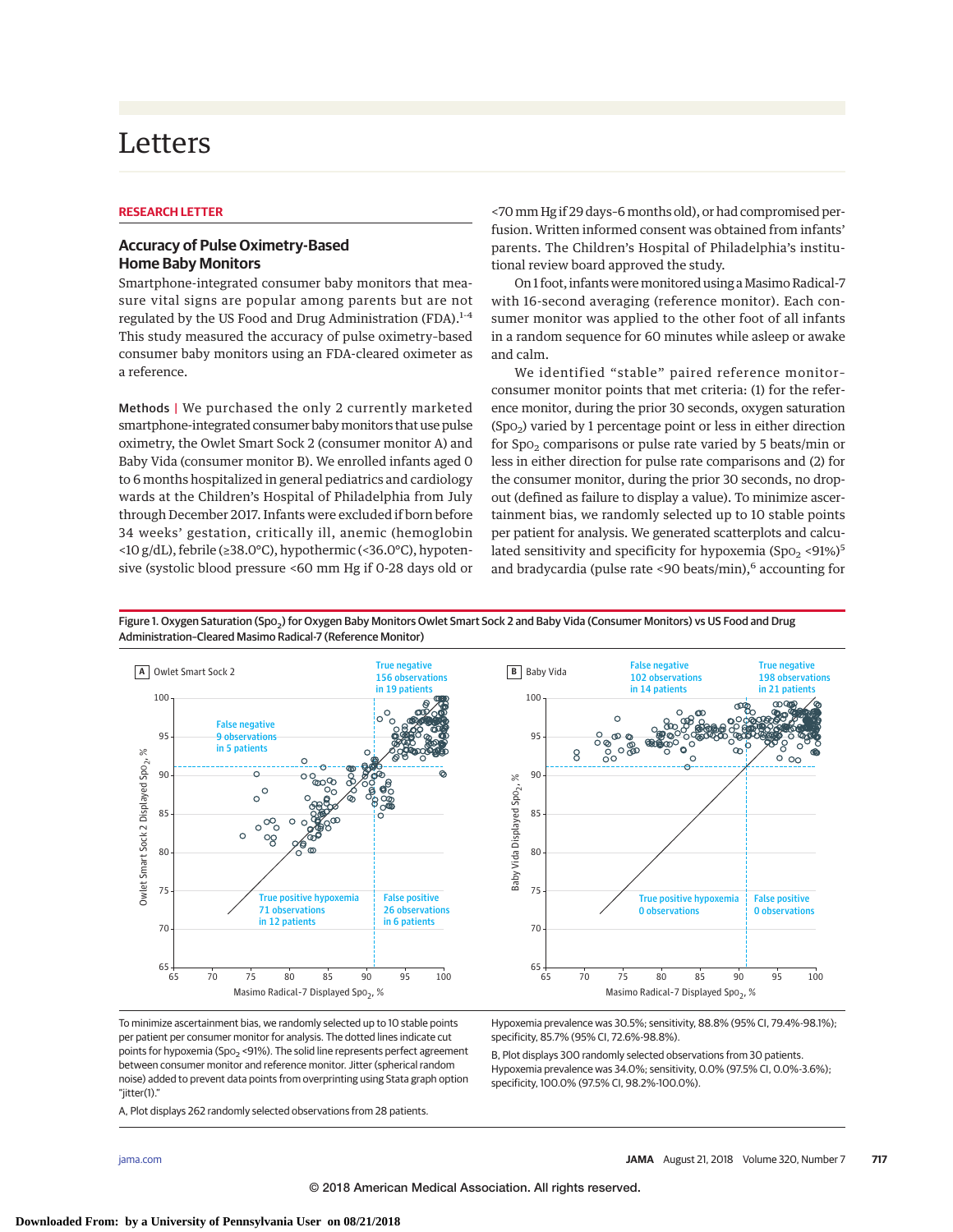

#### Figure 2. Pulse Rate for Oxygen Baby Monitors Owlet Smart Sock 2 and Baby Vida (Consumer Monitors) vs US Food and Drug Administration–Cleared Masimo Radical-7 (Reference Monitor)

To minimize ascertainment bias, we randomly selected up to 10 stable points per patient per consumer monitor for analysis. The dotted lines indicate cut points for bradycardia (pulse rate <90 beats/min). The solid line represents perfect agreement between the consumer monitor and reference monitor. Jitter (spherical random noise) added to prevent data points from overprinting using Stata graph option "jitter(1)."

Bradycardia prevalence was 0.8%; sensitivity, 0.0% (97.5% CI, 0.0%-84.2%); specificity, 100.0% (97.5% CI, 98.4%-100.0%).

B, Plot displays 294 randomly selected observations from 30 patients. Bradycardia prevalence was 0.3%; sensitivity, 0.0% (97.5% CI, 0.0%-97.5%); specificity, 82.3% (97.5% CI, 72.5%-92.0%).

clustering within patients. We used R (R Foundation), version 3.3.3, and Stata (StataCorp), version 15.1, for analysis.

Results | Of the 30 infants (50% female; 33% black; median birth at 39 weeks' gestation [interquartile range {IQR}, 38-40]; median age, 50 days [IQR, 26-90]), the most common diagnoses were bronchiolitis (27%), apnea or brief resolved unexplained event (10%), hypoplastic left heart syndrome (10%), and double outlet right ventricle (10%).

We recorded 2466 stable  $Spo<sub>2</sub>$  and 1801 stable pulse rate points. Using monitor A, 5 patients had fewer than 10 stable  $Spo<sub>2</sub>$  points and 10 patients had fewer than 10 stable pulse rate points. Using monitor B, 3 patients had fewer than 10 stable pulse rate points.

Figure 1 and Figure 2 display scatterplots for  $SpO<sub>2</sub>$  and pulse rate. During testing of monitor A, 12 patients experienced hypoxemia according to the reference monitor and all 12 had at least 1 simultaneous hypoxemia reading on monitor A, although 5 of the 12 each had at least 1 stable normoxemic reading on monitor A during hypoxemia. During testing of monitor B, 14 patients experienced hypoxemia according to the reference monitor, but none had simultaneous hypoxemia readings on monitor B. All Spo<sub>2</sub> readings on monitor B were in the normal range. Monitor A had 0 instances of falsely displaying bradycardic pulse rates when the reference monitor rate was normal. However, in 14 patients, monitor B falsely displayed bradycardic pulse rates when the reference monitor rate was normal.

For monitor A, the sensitivity and specificity for hypoxemia were 88.8% and 85.7%, respectively, and for bradycardia were 0.0% and 100.0%, respectively.

For monitor B, the sensitivity and specificity for hypoxemia were 0.0% and 100.0%, respectively, and for bradycardia were 0.0% and 82.3%, respectively.

Discussion | Accuracy testing of 2  $Spo<sub>2</sub>$ -based baby monitors that are not FDA-regulated revealed concerning findings. Monitor A detected hypoxemia but performed inconsistently. Monitor B never detected hypoxemia and also displayed falsely low pulse rates. Beyond their accuracy, other concerns about consumer monitor use include the lack of medical indications for monitoring infants at home, the absence of FDA oversight, and the potential for unintended consequences.<sup>1</sup> The main study limitation is the use of a pulse oximeter as the reference standard; arterial blood gas measurements would be preferred but limit feasibility.

As more neonate and infant vital sign monitors emerge in this largely unregulatedmarket, physicians and parents should exercise caution incorporating data from these monitors into medical decisions.